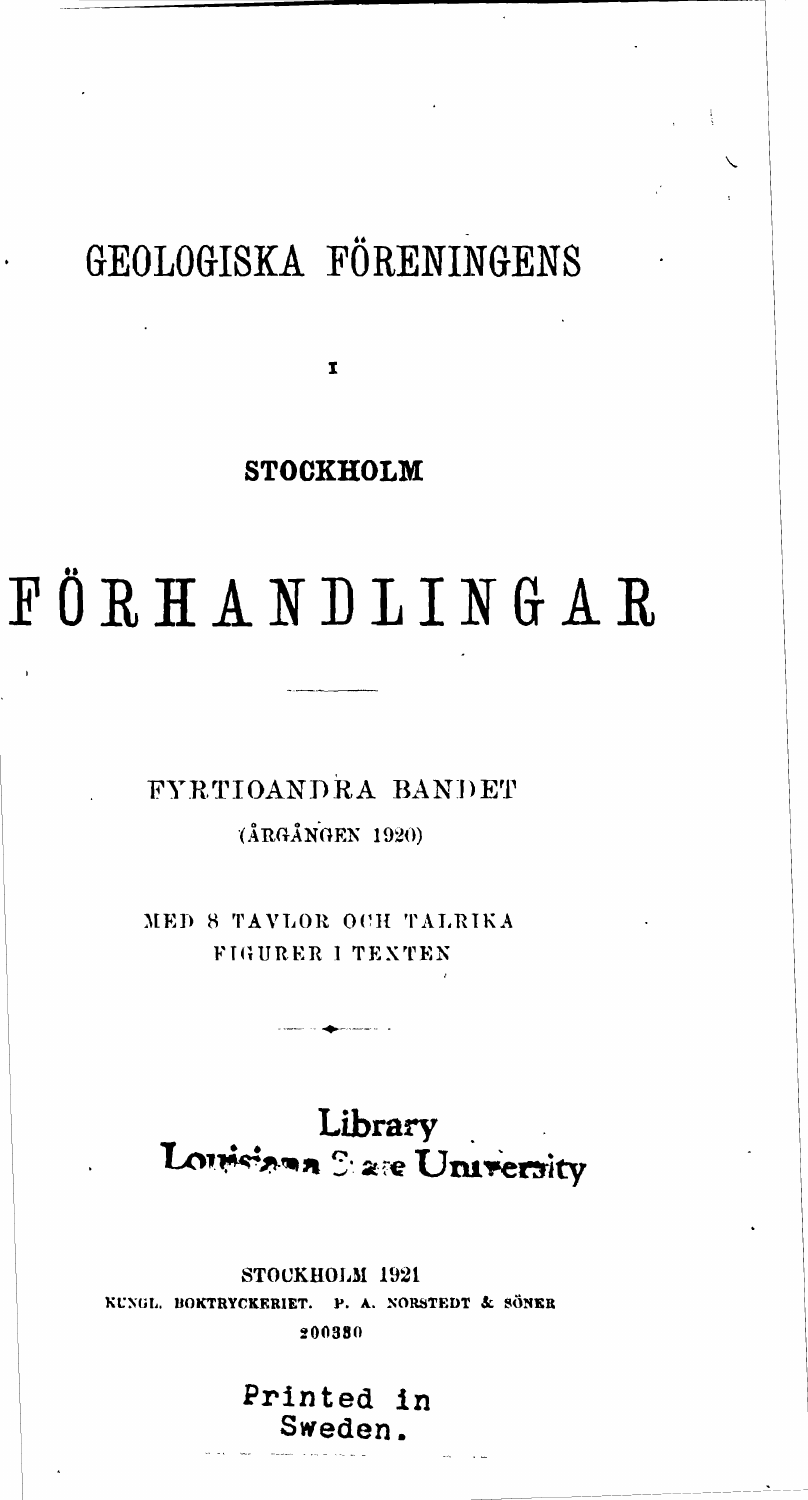### Armangite, a new arsenite from Långbanshyttan.

By

G. AMINOFF and R. MAUZELIUS.

The mineral, which is described in this note, occurs on a few specimens, obtained at Långbanshyttan by dr. G. FLINK in the summer 1919. The examination proved it to be a new mineral with a surprising chemical composition, it being an arsenite of manganese. Hitherto only two arsenites are known as minerals, viz. the chloro-arsenite ecdemite from Langbanshyttan and Harstigen and the mineral trippkeite from Copiapo, which, according to a qualitative analysis by DAMOUR, is an arsenite of copper. It is remarkable, that two other arsenites are recently found at Langbanshyttan. The result of the investigation of these two minerals is to be published by G. FLINK.

The below described mineral has recieved the name *armangite,* phonetically alluding to its chief chemical components. ./

The crystallographical investigations have been carried out at Stockholms Högskola, the chemical analysis in the laboratory of the Geol. Survey of Sweden.

MOde *ot* occurence. Armangite belongs to the associations of the *vcalcite-fissures*. It occurs in a coarse-crystalline mixture of calcite and baryte, which contains the following minerals:

1. Calcite. Coarse"crystallinej also scalenohedra.

; also crystals, thin tabular after {OOl}.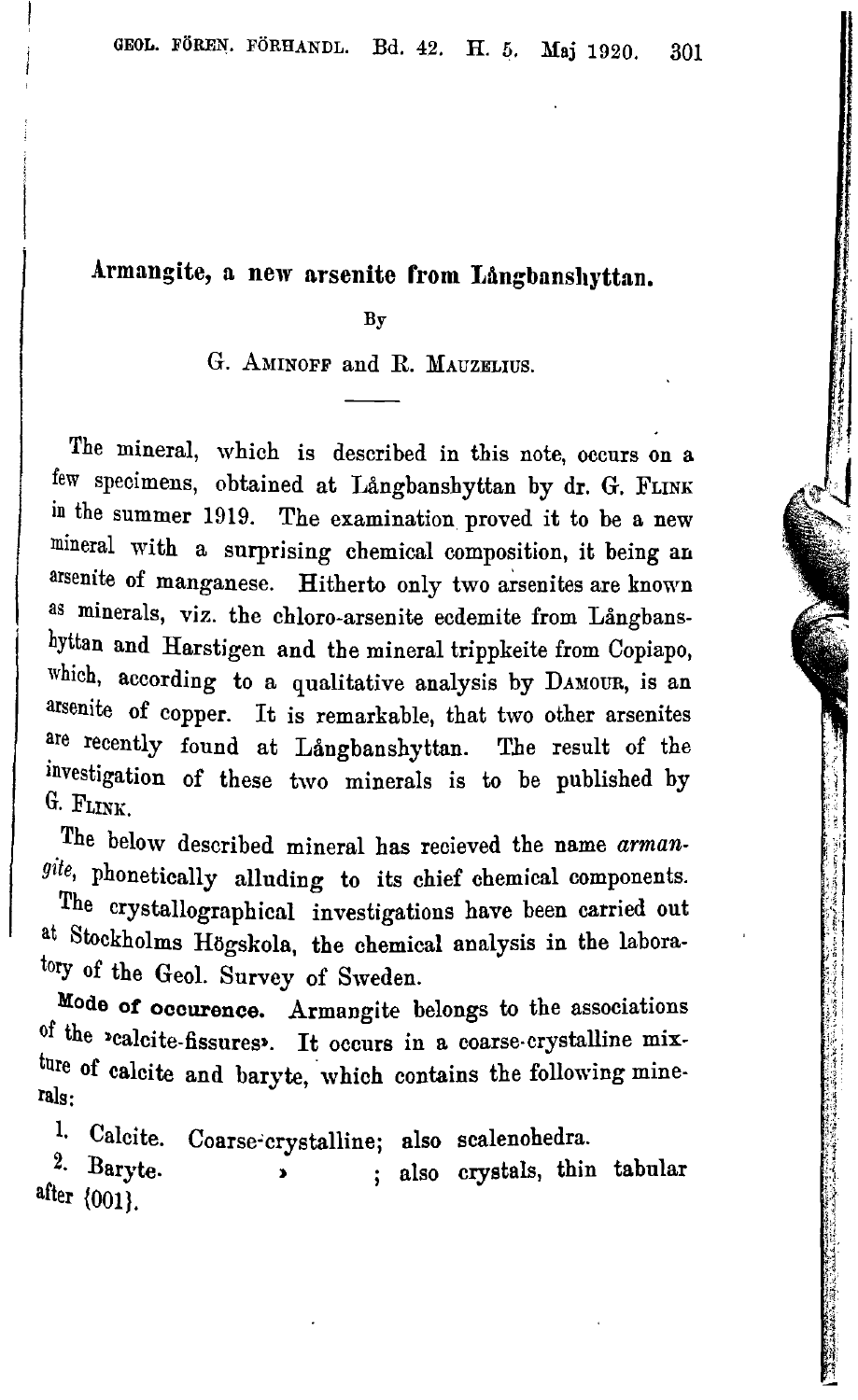3. Fluorite. Large, pale green octahedra with drusy faces.

4. Hæmatite. Small, black rhombohedra.<sup>1</sup> Two grey-black crystals, measuring about 5 mm, are possibly also hæmatite. The visible side of them is flat conical without any smooth faces, a mode of development, which is sometimes observed on hæmatite crystals.

5. A brown, lamellar mineral. Optically uniaxial and negative. Exhibits some resemblance to a type of pyroaurite, occurring at Nordmarken. Of this mineral there is not material enough for a chemical analysis.

6. A sulphur-yellow, orthorhombic (?) mineral. Of this mineral extremely little occurs, but apparently the same mineral has been found later in a quantity, which may be sufficient for an analysis. The mineral resembles somewhat ccdemite.

Moreover there occur in extremely small quantity one or two other, white minerals.

The succession is difficult to determine. The earliest crystallised minerals, however, are\_baryte and calcite. Later than these, hæmatite and the brown, lamellar mineral have crystallised. The yellow mineral seems to be older than baryte and calcite, but younger than hæmatite and the brown, lamellar mineral. Armangite occurs partly as crystals, directly imbedded in the mixture of calcite and baryte, partly in drnses in this matrix. The crystal described below is broken and afterwards cemented by calcite. The crystallisation period of armangite seems to extend' over the crystallisation of all the minerals, which are associated with it.

Colour. Armangite is black with' brown streak. In microscopical slices brown to yellow.

Crystal form. The mineral is generally crystalline. A few crystals, however, have been found. The best crystal, about 4 *mm* in the direction of the c-axis, was measured. Some measurements were also made on a few smaller crystals. The

 $1$  Geol. För. Förh. 40 (1918), p. 427.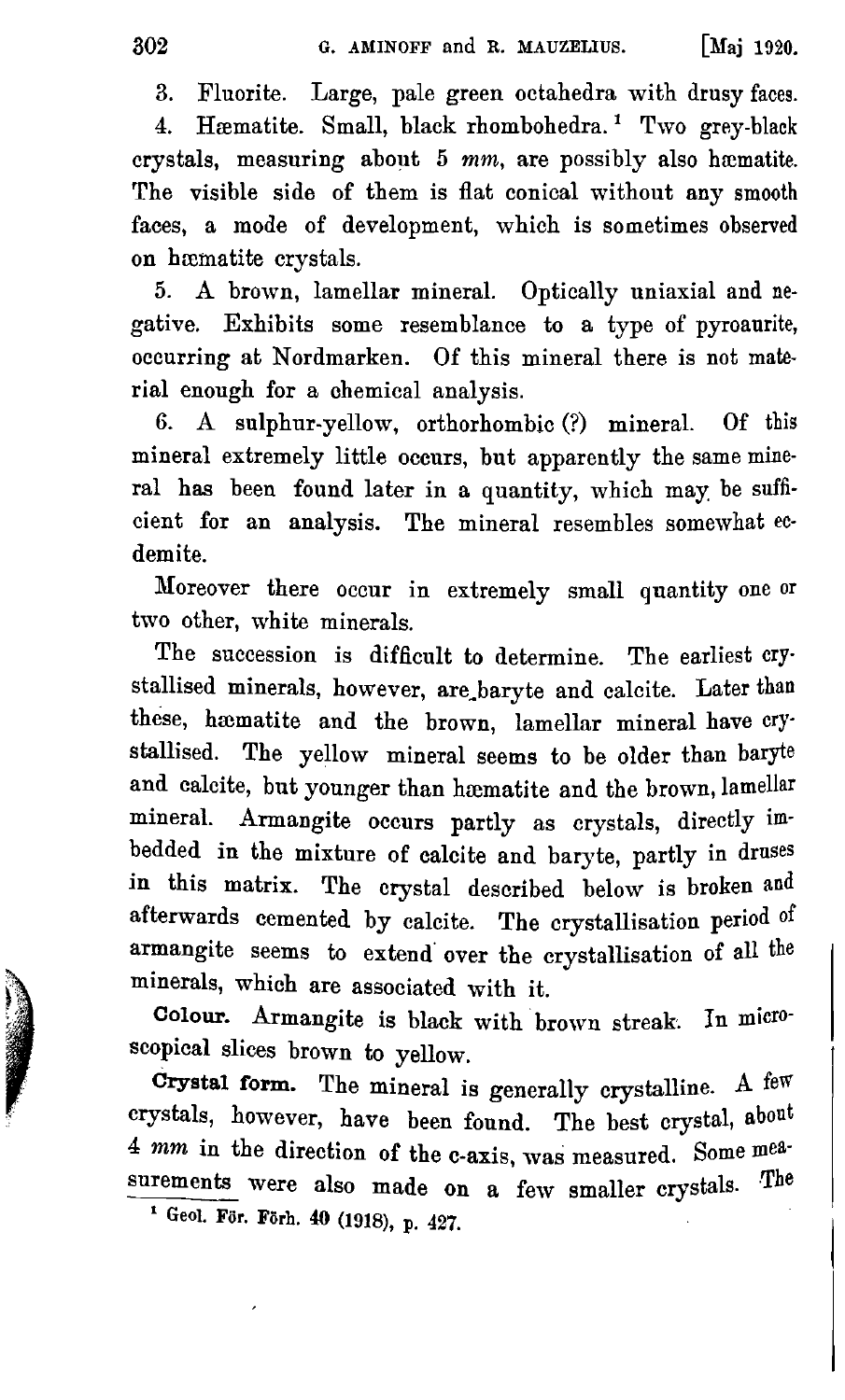crystals belong to the rhombohedral-hemihedral class of the hexagonal system. The following forms were observed



Fig. 1.

Fig. 2.

The habit is more or less pronounced prismatic.  $p = +1$ is larger than  $f = +\frac{1}{2}$ . Fig. 1 shows the above mentioned, large crystal. Fig. 2 is a somewhat schematic drawing of one of the smaller crystals (about 1 mm).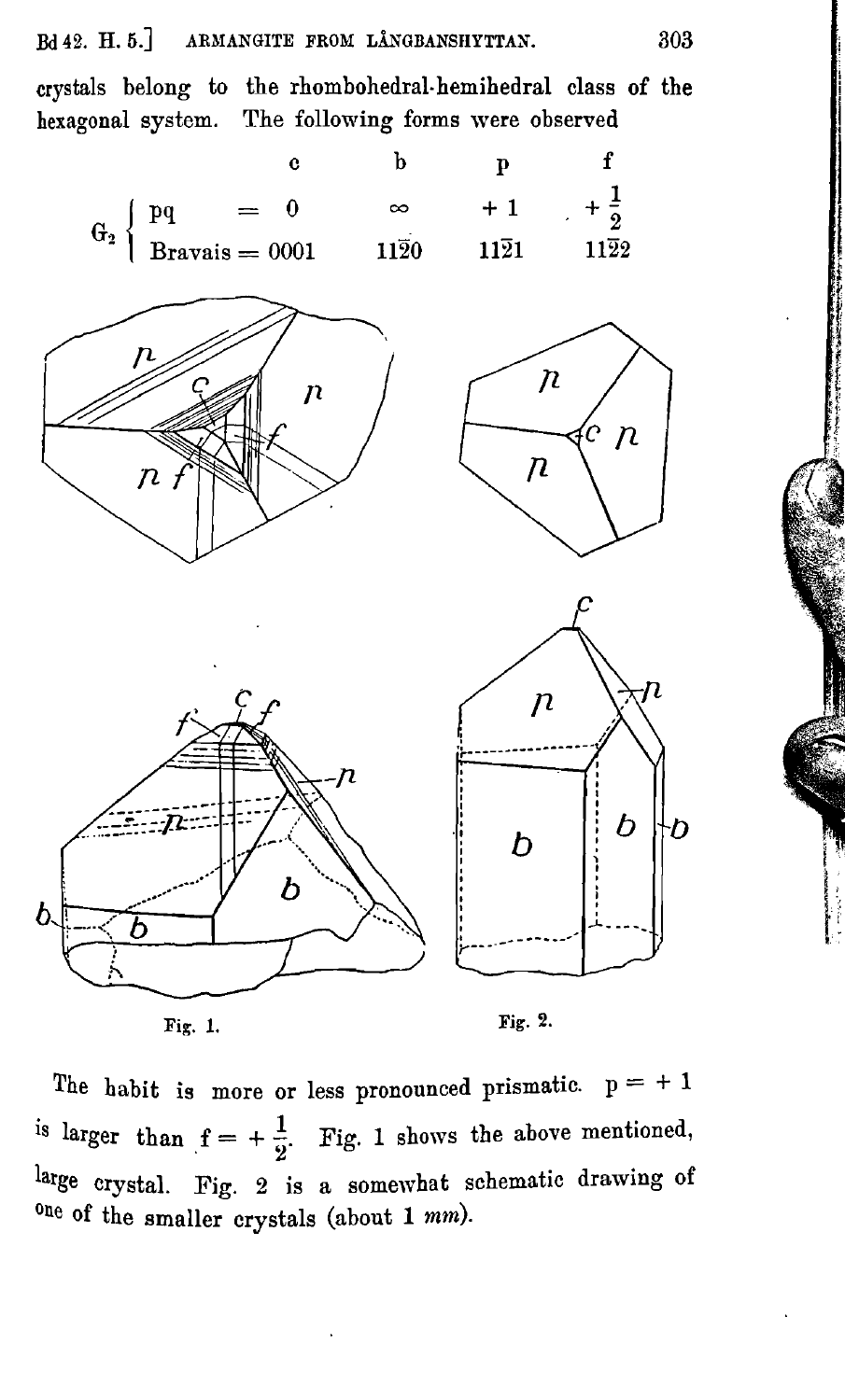For the calculation of  $p_0$  two measurements were used from  $f = + \frac{1}{2}$  on the large crystal, these measurements appearing to be the best ones. From the mean value, or  $\varrho = 37^\circ 08'$ , is calculated:

$$
\begin{array}{c}\n\mathbf{p}_0 = 0.8744 \\
\mathbf{c} = 1.3116\n\end{array}
$$

The reflections of  $f = +\frac{1}{2}$  on the large crystal were good; the form  $p = +1$ , however, the faces of which were striated  $||$  [b, p], yielded extended reflections with two stronger nodes, none of these, however, well corresponded to the angle  $e$ , which is calculated from  $f = + \frac{1}{2}$ .

Table 1 contains the calculated angles of the observed forms.

### Table 1.

.Armangite. Hexagonal. Rhombobedral-hemihedral.

| $(G_i)$<br>$  c = 1.3116  log c = 0.11780  log a_0 = 0.12076  log p_0 = 9.94171  a_0 = 1.3206  p_0 = 0.8744 $ |              |                |                          |                        |                        |               |               |                                                          |               |                      |          |          |
|---------------------------------------------------------------------------------------------------------------|--------------|----------------|--------------------------|------------------------|------------------------|---------------|---------------|----------------------------------------------------------|---------------|----------------------|----------|----------|
| No.                                                                                                           | Let-<br>ters | Symb.          | Miller<br>(Bra-<br>vais) | $\boldsymbol{\varphi}$ | $\boldsymbol{\varrho}$ | $\xi_0$       | $\eta_0$      | $\ddot{\boldsymbol{z}}$                                  | $\eta$        | x<br>Prisms<br>(x:y) | y        | $=$ ige  |
| 1                                                                                                             | c            | $\bf{0}$       | 0001                     |                        | $0^{\circ}00$          | $0^{\circ}00$ | $0^{\circ}00$ | $0^{\circ}00$                                            | $0^{\circ}00$ | $\bf{0}$             | 0        | 0        |
| $\boldsymbol{2}$                                                                                              | $\mathbf b$  | $\infty$       | $11\overline{2}0$        | $30^{\circ}00$         | 9000                   | 9000          |               | 9000 3000 6000 0.5773                                    |               |                      | $\infty$ | $\infty$ |
| 3                                                                                                             | Þ            | $+1$           | $11\overline{2}1$        | $\mathbf{r}$           | 56 34                  |               |               | 37 08   52 40   24 39   46 16   0.7572   1.3116   1.5145 |               |                      |          |          |
| $\overline{\mathbf{4}}$                                                                                       | f            | $+\frac{1}{2}$ | $11\overline{2}2$        | $\blacktriangleright$  | 37 08                  |               |               | 20 44 33 15 17 34 31 31 0.3786 0.6558 $0.757^2$          |               |                      |          |          |

The calculated and observed angles on the large crystal are given in table 2.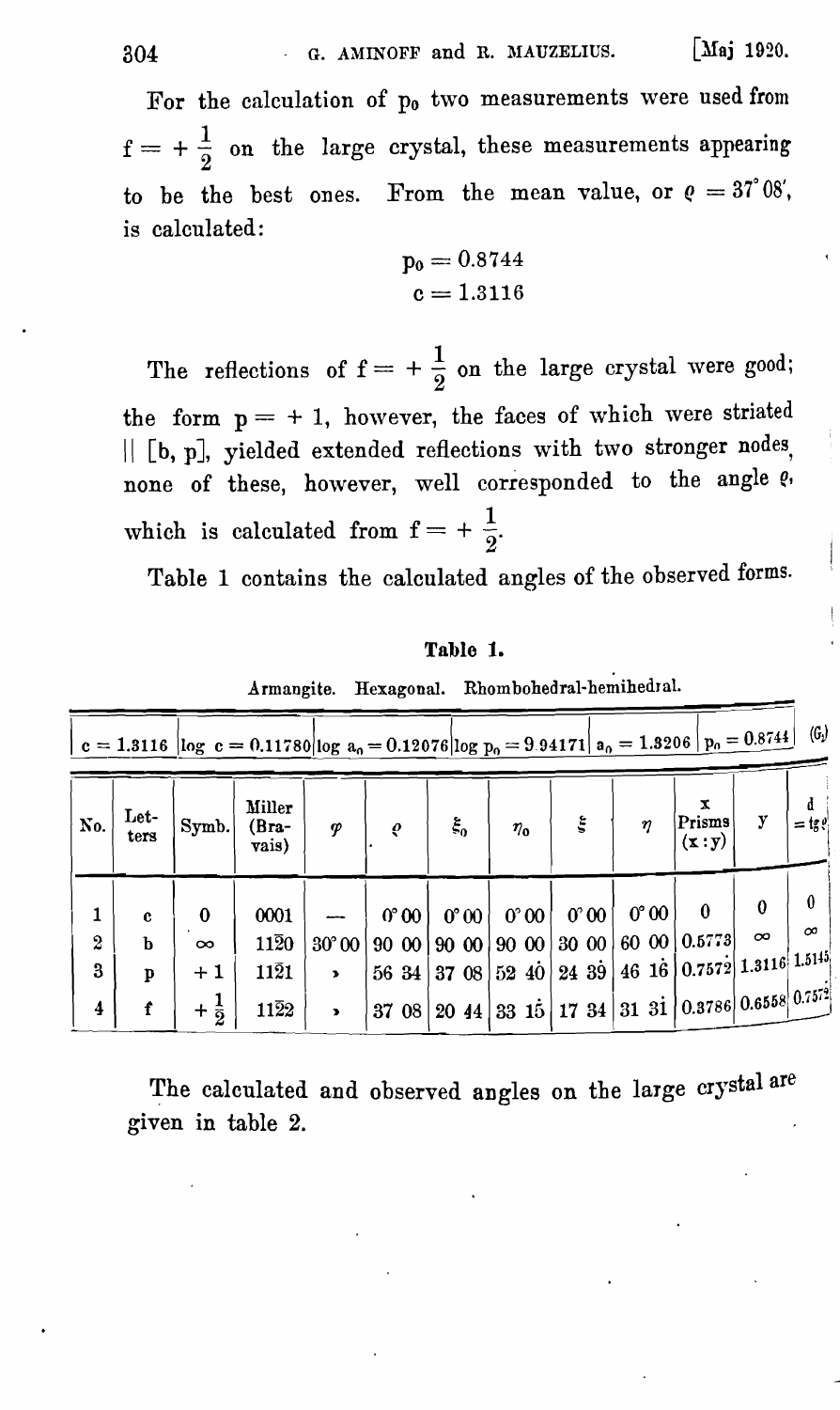|                       | Measured |                 | Calculated       |                 |  |  |
|-----------------------|----------|-----------------|------------------|-----------------|--|--|
|                       | φ        | ¢               | φ                | ę               |  |  |
|                       | 29° 56'  | $90^{\circ}04'$ | $30^{\circ} 00'$ | $90^{\circ}00'$ |  |  |
| $b = 11\overline{2}0$ | 88 58    | 89 57           | 90 00            |                 |  |  |
|                       | 29 59    | 89 58           | 30 OO            |                 |  |  |
|                       | 30 02    | 58 10           | 30 00            | 56 34           |  |  |
|                       | 30 20    | 53 55           |                  |                 |  |  |
| $p = 11\overline{2}1$ | 150 42   | 58 39           | 150 00           | <b>x</b>        |  |  |
|                       |          | 52 20           |                  |                 |  |  |
|                       | 88 41    | 58 16           | 90 00            |                 |  |  |
|                       |          | 51 31           |                  |                 |  |  |
|                       | 29 36    | 37 00           | 30 00            | 37 08           |  |  |
| $f = 11\bar{2}2$      | 88 17    | 37 16           | 900              | ,               |  |  |

Table 2.

On two minute crystals we obtained for  $p = +1$ :

 $e = 56°07'$   $56°28'$  (56°34' calc.)

The bad agreement between calculated and measured  $\varphi$ -angles in table 2 is due to the above mentioned fact, that the large crystal is broken and cemented by calcite-matrix. .

Twins. On the large crystal one can observe a striation, which on the p-faces runs  $||$  the edge  $[b, p]$ , on the f-faces  $\perp$  the zone [p, f, c] and on the face c || an edge [c, p]. The striation should be explained as lamellar twin-growth pa- $\text{ralle}1 - 1$ .

Cohesion. Hardness about 4, Cleavage, not very pronouneed, parallel  $c = \{0001\}$ .

Optical properties. Optically uniaxial and negative. Refraction indices very high, higher than solutions of sulphur in methylene iodide  $(\infty, 1.79)$ , but lower than amorphous sul $phur (= 1.93)$ . Birefraction weak. No pleochroism.

Spec. gravity. (On analysed material) 4.23.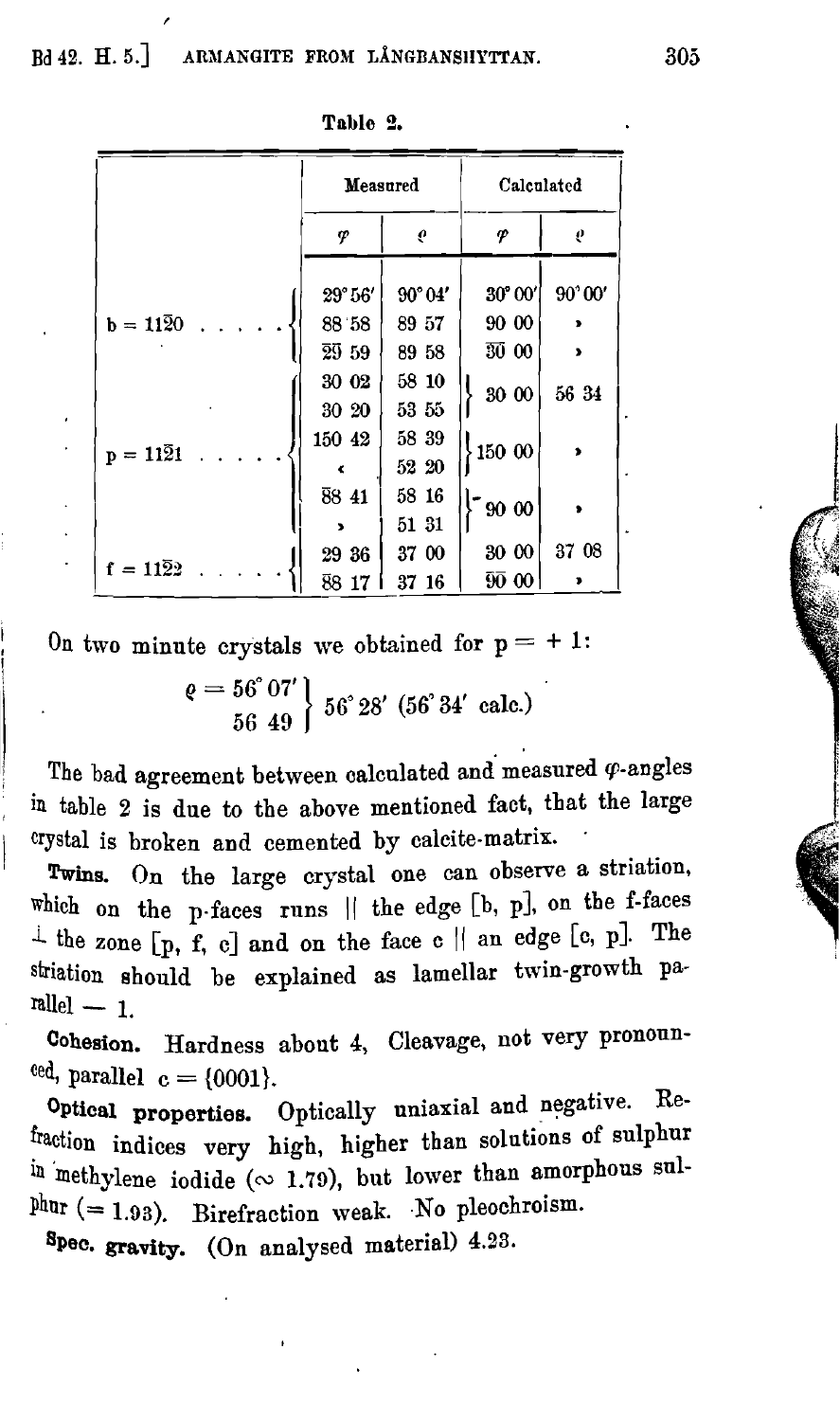Chemical composition. The analyses (by R. MAUZELIUS) gave the following result:

|                            | I       | п     | ш     | IV   | Mean<br>value | Mol.<br>ratio |
|----------------------------|---------|-------|-------|------|---------------|---------------|
| $As2O3$                    | 43.10   |       | 42.74 |      | 42.92         | 0.207         |
| $Sb_2O_3$                  | 0.41    |       | 0.39  |      | 0.40          | .001          |
| $Pb0$                      | 0.35    |       | 0.30  |      | 0.32          | .001          |
| FeO                        | 2.07    | 2.39  | 2.11  |      | 2.19          | .030          |
| MnO                        | 45.23   | 44.76 | 45.15 |      | 45.06         | .635          |
| CaO                        | 2.69    | 2.88  | 2.92  |      | 2.83          | .051          |
| $_{\text{MgO}}$            | $-0.46$ | 0.50  | 0.51  |      | 0.49          | .012          |
| H <sub>2</sub>             |         |       |       | 0.71 | 0.71          | .039          |
| CO <sub>2</sub>            | 5.08    |       |       |      | 5.08          | .115          |
| Insuluble<br>$2.12 - 1.12$ |         | 0.16  | 0.25  |      | 0.20          |               |
|                            |         |       |       |      | 100.20        |               |

Table 3.

To the analysis 0.5-0.8 *gr* were used.

The mineral dissolves without difficulty in hydrochloric acid, separating arsenic trioxide, which on adding water and heating is completely dissolved.

By the determination of water according to BRUSH-PENFIELD the mineral first changed its colour into grey and by higher temperatur fused to a greyish-black, porous glass.

An attempt was made to determine quantitatively the degree of oxidation of the arsenic. According to GYÖRY<sup>1</sup> arsenic trioxide can be determined in a solution, containing RCI by volumetric analysis with  $\frac{\text{n}}{10}$  bromate of potassium and by using methyl-orange as indicator. This method, however, has never been tested in presence of other metals than alkali metals. It now proved to be necessary, by the presence of manganese, to add a considerable excess of bromate of potassium before

<sup>1</sup> Zeitschr. f. anal. Chemie 32 (1893), p. 415.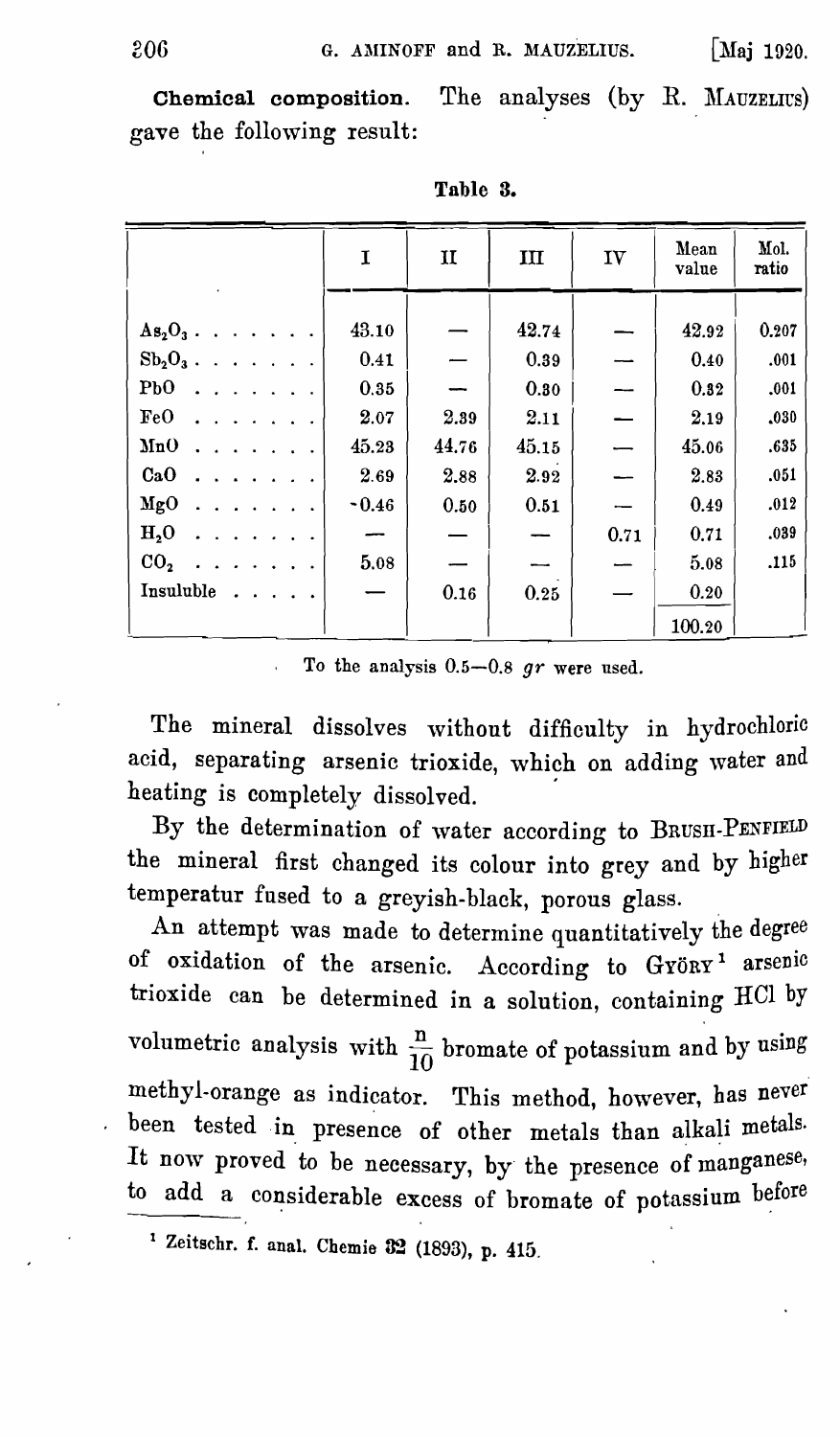the pigment was destroyed. The solution was then strongly coloured by bromine. By adding to this solution KJ and determining the free iodine with the aid of thiosulphate of natrium, values, however, were obtained, which proved to be useful for the purpose. Thus, about  $0.2$   $gr$  in two tests gave 41.4 and 40.8  $\%$  and in a third test (on other material) 41.8  $\%$  $As<sub>2</sub>O<sub>3</sub>$ .

Concerning the quality of the analysed material, the following must be said. The material was selected by the use of a pocket lens to a size of the grains of  $0.5-0.2$  mm. Hereby a material was, obtained, which at the first sight seemed rather satisfactory. Microscopically tested, howevor, after being crushed, the material was shown to contain a considerable amount of calcite or a calcite-like mineral, often in so small dispersion that a further separation by heavy liquids seemed to be impossible. The portion of the material, which by crushing had become smaller than 0.2 *mm,* was also separated by methylene iodide of sp. grav. 3.33. Hereby much calcite was separated, but the heavier material still contained a great deal of a calcite-like mineral, also in small grains. Repeated separation did not improve the result.

The analysis shows an amount of  $5 \times CO_2$  in the analysed material. Does any part of this enter in the composition of the mineral?

From the material, which was analysed, some tens of grains (about 0.5 mm) were selected under a pocket lens and were put into hydrochloric acid one after another. Hereby doubtful grains developed richly carbon dioxide and were divided into smaller grains, which afterwards were dissolved. Other grains, however, which seemed to be quite homogeneous, developed CO2 from some corners and edges and also, as the decomposition advanced, from their inner parts, while the chief part of the grain seemed to dissolve without any development of CO2, No grain, however, was found, which did not develope some bubble of  $CO<sub>2</sub>$ .

22-200330. *G. F. F. 1920*.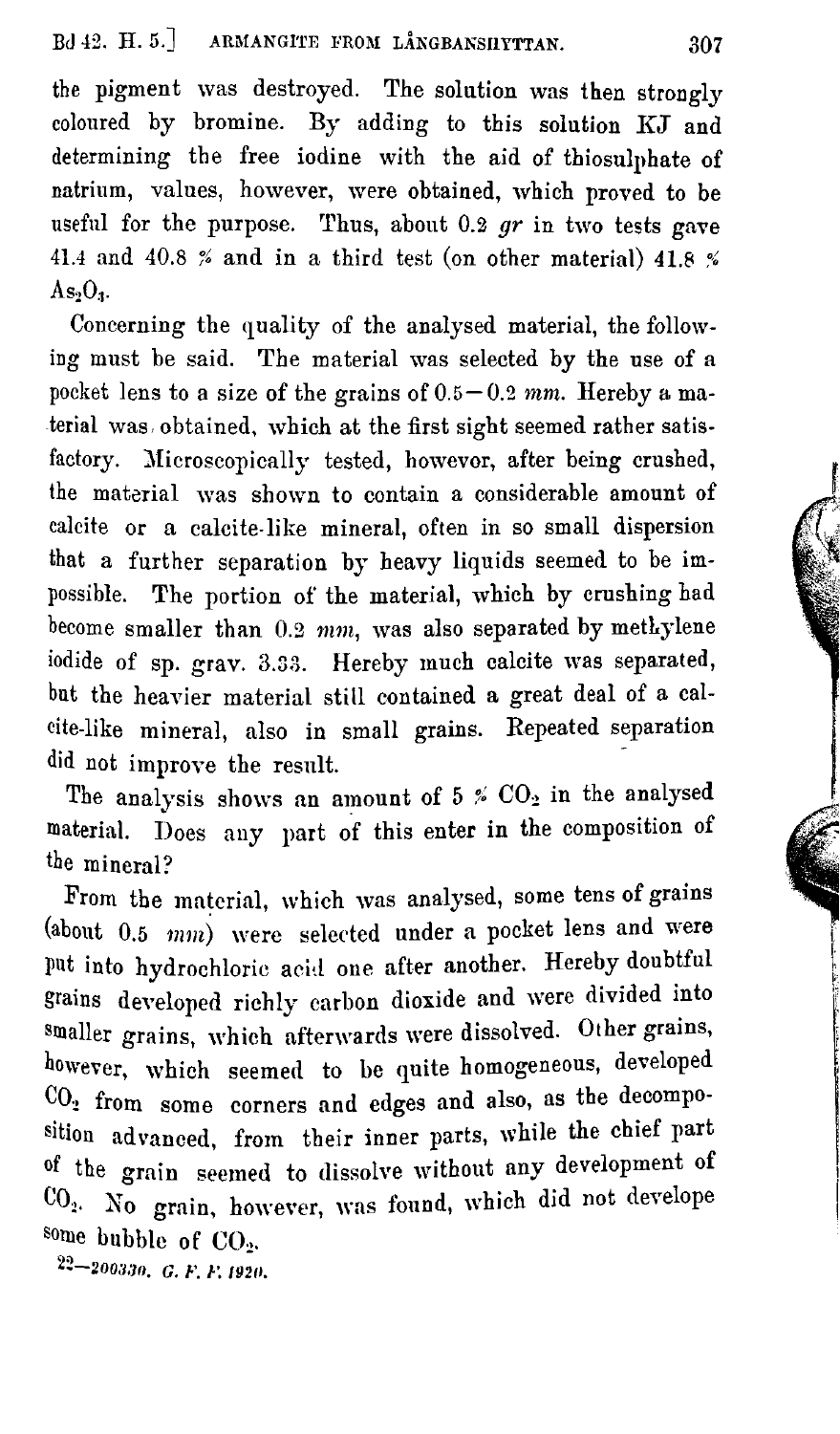From these tests the conclusion has been drawn, that the chief part of the material does not contain any amount of  $CO<sub>2</sub>$ worth mentioning. The amount of  $CO<sub>2</sub>$ , however, is greater than corresponds to the amounts of  $CaO$  and  $MgO$ . Thus, the material must contain besides calcite some carbonate of manga· nese (and iron?). This conclusion is to some extent supported by the behaviour to methylene iodide, which indicates the presence of a carbonate with higher sp. grav. than calcite.

Concerning the degree of oxidation of the iron no attempt has been made to determine it on account of the presence of arsenic trioxide. The iron has been supposed to be present as ferrous iron. A small part of it, however, may be present as ferric iron, the solution of the mineral in HCl already from the beginning being yellow. This fact may be connected with the presence of the grumsy parts, which sometimes are to be seen in the microscopical slices.

According to what has been said above, the analysis is calculated as follows:

$$
As_2O_3: RO: CO_2 = 0.208: 0.768: 0.115
$$

If a quantity of RO, corresponding to  $CO<sub>2</sub>$ , is subtracted, there -remains:

 $\text{As}_2\text{O}_3$ :  $\text{RO} = 0.208$ :  $0.653 = 1$ : 3.14,

or, neglecting the amount of water,

$$
\operatorname{As}_2\!\operatorname{O}_3: \mathrm{RO} = 0.208: 0.614 = 1:2.95
$$

Judging from the character of the material, undoubtedly at least a part of the water must belong to the mineral, but a part of it can also with some probability be considered to originate from the above mentioned, grumsy portions, which occur in fissures and possibly consist of hydrate of ferric iron. Thus we can put:

$$
\operatorname{As}_2\!\operatorname{O}_3\!: \operatorname{RO} = 1:3
$$